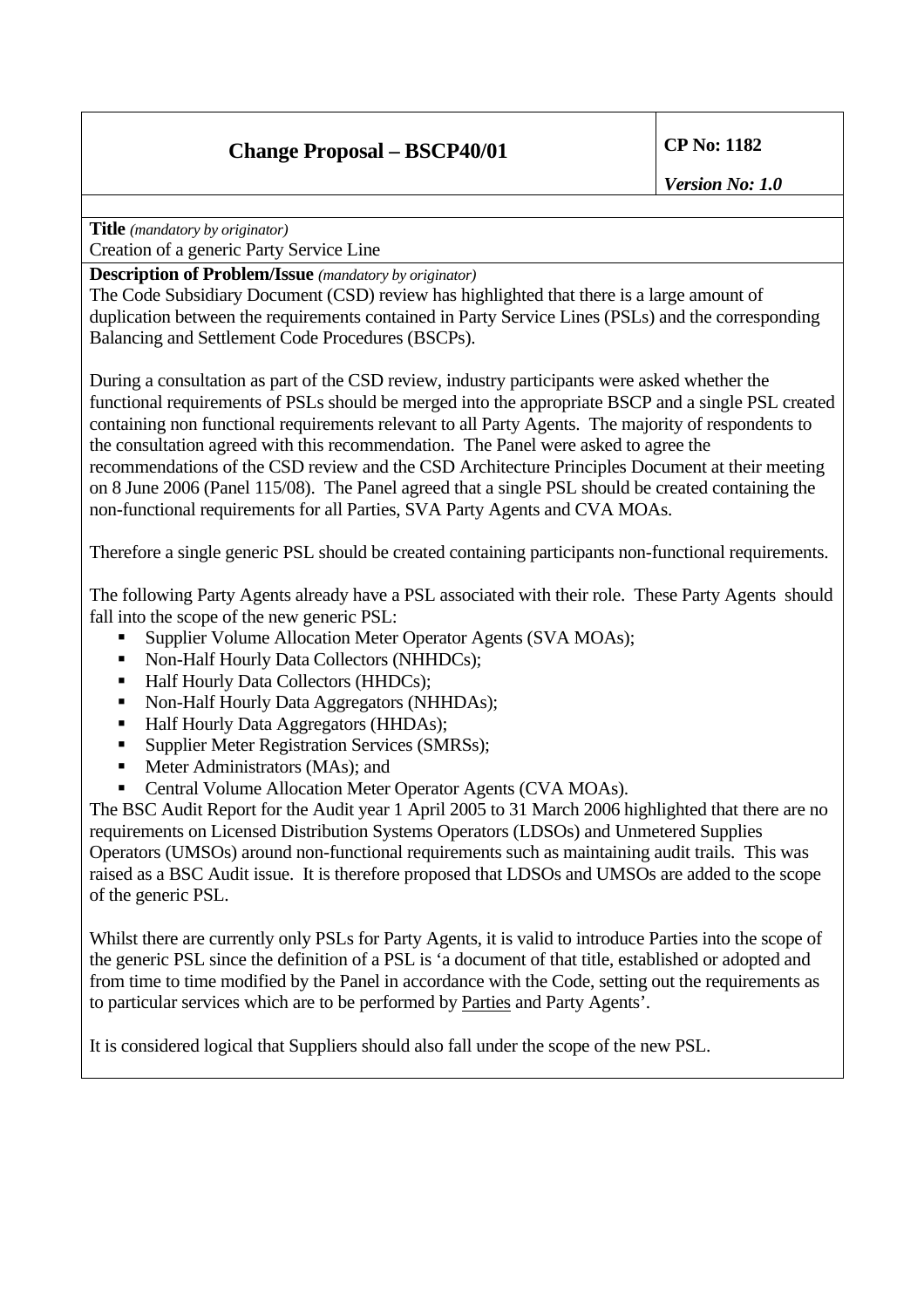## **Change Proposal – BSCP40/01 CP No: 1182**

**Proposed Solution(s)** (*mandatory by originator)* 

A generic PSL should be drafted. The following participants should fall in the scope of this generic PSL:

- SVA MOAs
- NHHDCs
- **HHDCs**
- **NHHDAs**
- **-** HHDAs
- **SMRSs**
- $MAs$
- CVA MOAs
- LDSOs
- UMSOs
- Suppliers.

This generic PSL will cover all non functional requirements set out in the current PSLs.

The ultimate aim (although this does not form part of this CP) is that all functional requirements in the existing PSLs will be incorporated into the corresponding BSCP and all the existing PSLs withdrawn. Therefore it is not expected that non-functional requirements will be removed from the existing PSLs as part of this process. This means that during the transition from many to one PSL, there may be duplication between the generic PSL and the existing ones.

It is noted that there are references to PSLs in the Code, it is anticipated that these references would be updated using a Housekeeping Modification when the PSLs are withdrawn.

### **Justification for Change** *(mandatory by originator)*

This change will mean that Parties and Party Agents will only have to look in one place to find the requirements relating to a particular aspect of their role. This will reduce the time spend reading documents. This may be particularly useful to new entrants as the extent of documentation that they will need to ready will be lower.

**Is the Change being proposed a Housekeeping Change?** *(optional by originator)*

 $Y/N$ <sup>[1](#page-1-0)</sup>

<span id="page-1-0"></span> $\overline{a}$  $1$  The relevant Panel Committee will decide whether a Change Proposal can be progressed as a Housekeeping Change Proposal.